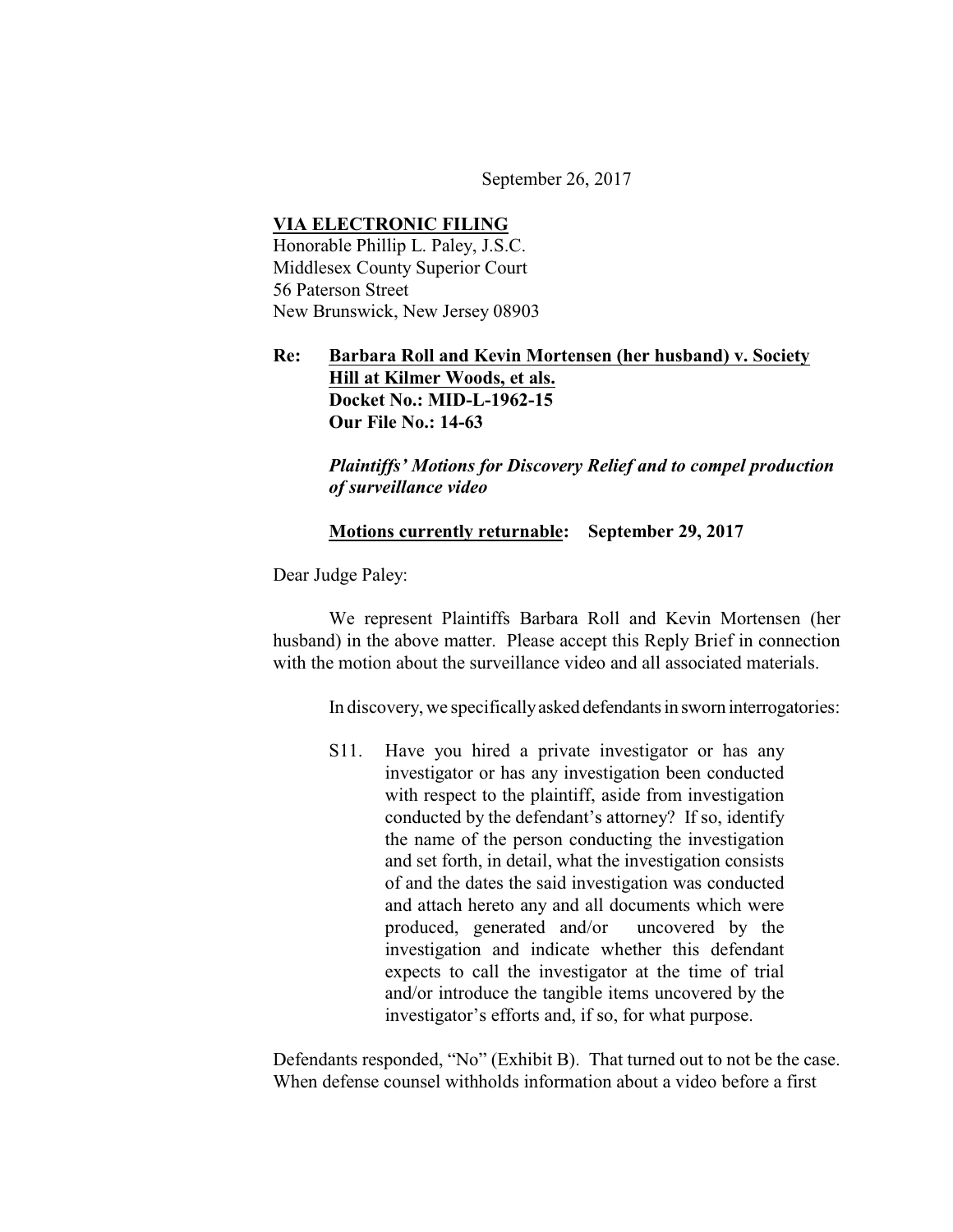deposition, they are breaching their "continuing obligation" to provide accurate discovery responses. *See McKenney v. Jersey City Medical Center*, 167 N.J. 359, 370-372 (2001).

We want the complete, unedited video material. We also want billing and log records related to our client being followed and videotaped. We also want depositions of the people who did so. (*Exhibit A, Notice to Produce and Subpoena*) Defendants refuse to provide anything, even thing even the *Jenkins* Court clearly said has to be provided.

In *Jenkins v. Rainner*, 69 N.J. 50 (1976), the Supreme Court definitively established that a plaintiff is entitled to the complete investigative materials of an investigator retained by defendant:

Our court system has long been committed to the view that essential justice is better achieved when there has been full disclosure so that the parties are conversant with all the available facts. Twenty-five years ago Chief Justice Vanderbilt pointed out:

Our Rules for discovery . . . are designed to insure that the outcome of litigation in this State shall depend on the merits in the light of all of the available facts, rather than on the craftiness of the parties or the guile of their counsel. [Lang v. Morgan's Home Equip. Corp., 6 N.J. 333, 338, 78 A.2d 705 (1951).]

This policy is in keeping with the modern trend which recognizes the need to make available to each party the widest possible sources of proof as early as may be so as to avoid surprise and facilitate preparation.

*Id.* at 56-57 (internal citations omitted). Plaintiff thus has a right to obtain the investigator's complete file prior to trial, including materials that may show "the time or times the movies were taken, how long the surveillance continued, what plaintiff was doing, who was present, how many reels of film resulted, who presently has possession of the films, and the like." *Jenkins*, 69 N.J. at 59. Despite the clear holding of *Jenkins*, defense counsel refuses to produce to Plaintiff any of the requested discovery.

Defendants' position is they get to claim the video is privileged, withhold it from discovery, and then on the fly at trial suddenly "unclaim" privilege and surprise the plaintiff with it. This is not how discovery Rules are supposed to work. At a bare minimum defendants should be barred from utilizing the video at trial altogether. It would be extremely prejudicial to have introduction of surveillance evidence for which defense counsel has failed to produce sufficient materials to allow plaintiff to challenge the evidence and otherwise assess its authenticity. An adversary should not be confronted with a video tape without sufficient prior notice and time to prepare that would allow for testing the validity of the scenes depicted on the tape. *Suanez v. Egeland*, 330 N.J. Super. 190, 196 (App. Div. 2000). Plaintiff should have received, prior to trial, evidence regarding the circumstances under which the video was created so that Plaintiff can challenge the proffered evidence. *See, e.g.,*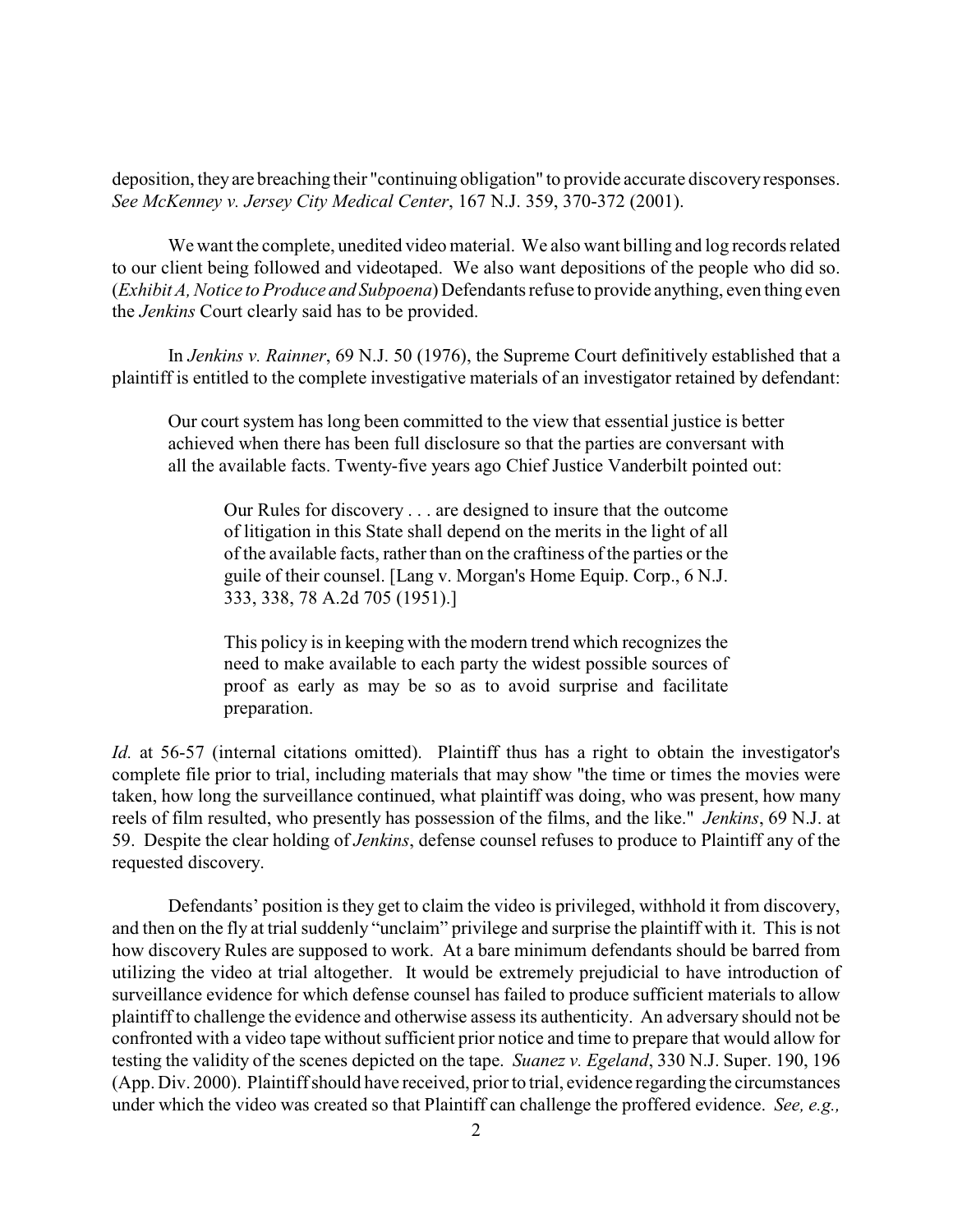*State v. Wilson*, 135 N.J. 4, 17 (1994) ("[M]otion pictures are generally admissible if properly authenticated with: (1) evidence relating to the circumstances surrounding the taking of the film; (2) evidence detailing the manner and circumstances surrounding the development of the film; (3) evidence in regard to the projection of the film; and (4) testimony by a person present at the time the motion pictures were taken that the pictures accurately depict the events as that person saw them when they occurred."). Indeed, the Jenkins Court stated:

[i]f it is unleashed at the time of trial, the opportunity for an adversary to protect against its damaging inference by attacking the integrity of the film and developing counter-evidence is gone or at least greatly diminished.

*Jenkins*, 69 N.J. at 57-58. New Jersey law and N.J.R.E. 403 require exclusion of this unduly prejudicial evidence when plaintiff is totally precluded from effectively challenging this evidence when defense counsel has refused to provide plaintiff with neither the video itself nor the complete file of defendant's investigator.

In New Jersey, the discovery rules are liberally construed, and afford the broadest possible latitude in pretrial discovery. *Payton v. N.J. Tpk. Auth.*, 148 N.J. 524, 535 (1997). Pursuant to *Rule* 4:10-2(a), "parties may obtain discovery regarding any non-privileged matter that is relevant to the subject of a pending action or is reasonably calculated to lead to the discovery of admissible evidence." *In re Liq. Of Integrity Ins. Co.*, 165 N.J. 75, 82 (2000). Here, the defendant refuses to turn over the notes and reports of the videographer who observed plaintiff and taped him on the grounds that the notes, logs and reports are protected work product. They apparently even claim billing records are somehow privileged.

The threshold question when determining whether a document is protected from disclosure by the work product privilege, is whether the document was prepared in anticipation of litigation or for trial. *Miller v. J.B. Hunt Transport, Inc.*, 339 N.J. Super. 144, 148 (App. Div. 2001). A document is not entitled to protection as work product if it was prepared in the ordinary course of business rather than in anticipation of litigation. *Id.* The court defined that "a statement or other document will be considered to have been prepared in anticipation of litigation if the 'dominant purpose' in preparing the document was concern about potential litigation and the anticipation of litigation was 'objectively reasonable'."*Id* at 150.If the dominant purpose of the document was in anticipation of litigation then the work product privilege is extended to an investigator acting as an attorney's agent. *Torraco v. Torraco*, 236 N.J.Super. 500, 503 (Ch. Div. 1989).

The mere fact that a document may have been prepared in anticipation of litigation does not, however, mean that the document is not discoverable. In a sense, "litigation can be foreseen from the time of occurrence of almost any incident, and thus some reasonable limits have been set upon the scope of the immunity." *Harper v. Auto-Owners Insurance Company*, 138 F.R.D. 655, 659 (1991). Much of what was once considered non-discoverable work product has been stripped of its absolute protection with the favored status of absolute immunity being essentially reserved for "mental impressions, conclusions, opinions, or legal theories of an attorney or other representative of a party concerning the litigation." *Jenkins v. Rainner*, 69 N.J. 50, 55 (1976); *see also, State v. CIBA-GEIGY Corp*.,247 N.J. Super. 314 (App. Div. 1991) (privilege is narrowly construed). As Justice Clifford declared, "now one is hard put to conceive of any non-privileged relevant material which enjoys and unqualified protection against discovery[.]" *Id.* The rationale for the limiting the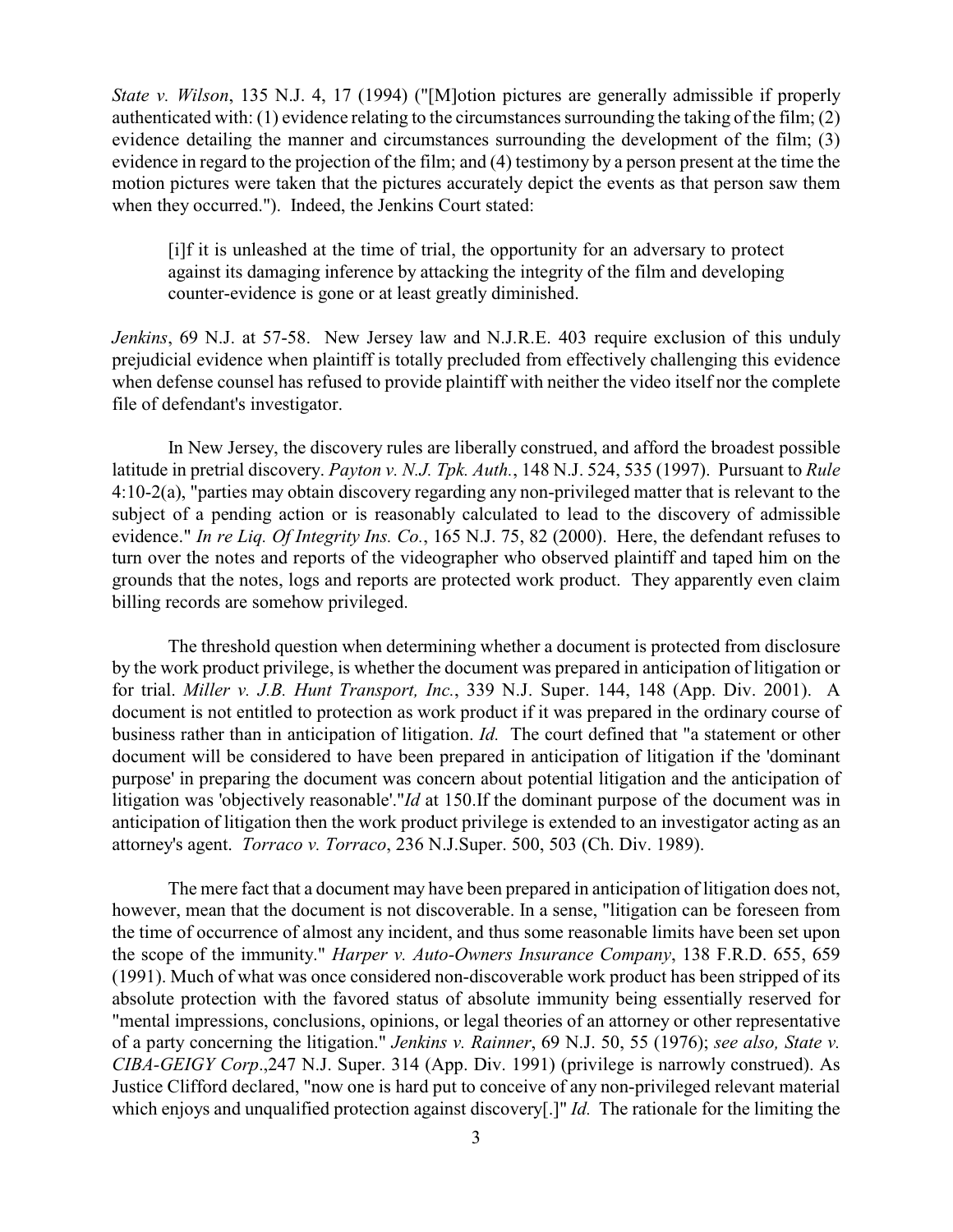privilege is that essential justice is better achieved when there has been full disclosure so that the parties are knowledgeable of all available facts. *Id.* at 55. Accordingly, documents and tangible things that are prepared in anticipation of litigation are discoverable "upon a showing that the party seeking discovery has substantial need of the materials in the preparation of the case and is unable without undue hardship to obtain the substantial equivalent of the materials by other means." *R*.  $4:10-2(c)$ .

In the present matter, plaintiff has a substantial need for the videographer's file in order to be able to properly challenge his credibility at trial and to fairly explore authentication issues with regard to the video and associated testimony and materials. As Judge Brochin recognized, there is no equivalent to a witness's inconsistent prior statement. *Medford v. Duggan*, 323 N.J. Super. 127, 140 (App. Div. 1999)(Brochin, J. Dissenting). When a fact witness testifies for an adverse party, any statements of that witness must be produced on demand for use in cross-examination as a potential tool for impeachment of credibility. *Dinter v. Sears Roebuck& Co.*, 252 N.J. Super. 84, 100 (App. Div. 1991). In a dissent, Judge Brochin opined that the decision of *Dinter*, should be extended to require the production of a fact witness's statements before their deposition is taken. *Medford v. Duggan*, 323 N.J. Super. 127, 140 (App. Div. 1999)(Brochin, J. Dissenting). In *Pfender v. Torres*, 336 N.J. Super. 379 (App. Div. 2001), the Appellate Division adopted Judge Brochin's rationale and determined that there is no equivalent to a witness's inconsistent statement and, therefore, extended *Dinter* to provide for the discovery of statements before the party or witness is interrogated at a pre-trial deposition. *Id.* at 392.

At deposition, the videographer would be required to answer all questions "directed to the time or times the movies were taken, how long the surveillance continued, what plaintiff was doing, who was present, how many reels of film resulted, who presently has possession of the films, and the like." *Jenkins*, 69 N.J. at 59. These are factual questions surrounding the taking of the videotapes. Any statements the videographer recorded in his notes and/or report concerning these events must be produced before he testifies so that plaintiff can properly impeach his testimony. *See, Dinter*, 252 N.J. Super. at 100; *Pfender*, 336 N.J. Super. at 392. Without having to turn over their notes, videographers can make up any facts without the fear of being impeached. In *Hess v. Hess*, 83 N.J. Super. 583, 585 (App. Div. 1964) it was specifically held that an investigator's report must be turned over for use on cross-examination as a tool for testing the investigator's credibility. Moreover, "the camera itself may be an instrument of deception, capable of being misused with respect to distances, lighting, camera angles, speed, editing and splicing, and chronology." *Jenkins*, 69 N.J. at 57. In an apparent conflict between the videographer's version of what is on the video and the actual video; the videographer's notes, logs, and records would be vital to challenge the integrity of the film and protect against the otherwise damaging inference of a distortion. *Id.*

Plaintiff not only has a substantial need for the file but he is unable without undue hardship to obtain the substantial equivalent of the materials by other means. Here, the videographer's file is a unique document that cannot be recreated from any other source. "If evidence is unique, such that a party cannot copy or otherwise recreate it, then the hardship in obtaining a substantial equivalent seems manifest." *Jenkins*, 69 N.J. at 58. The only source of the information contained in the videographer's file is that file. Thus, plaintiff has satisfied both requirements of *R*. 4:10-2(c) and the file should be produced before the deposition. The plaintiff respectfully submits that the defendant should be compelled to turn over the videographer's notes, logs, reports and billing records so that plaintiff will have the ability to challenge the videographer's testimony.